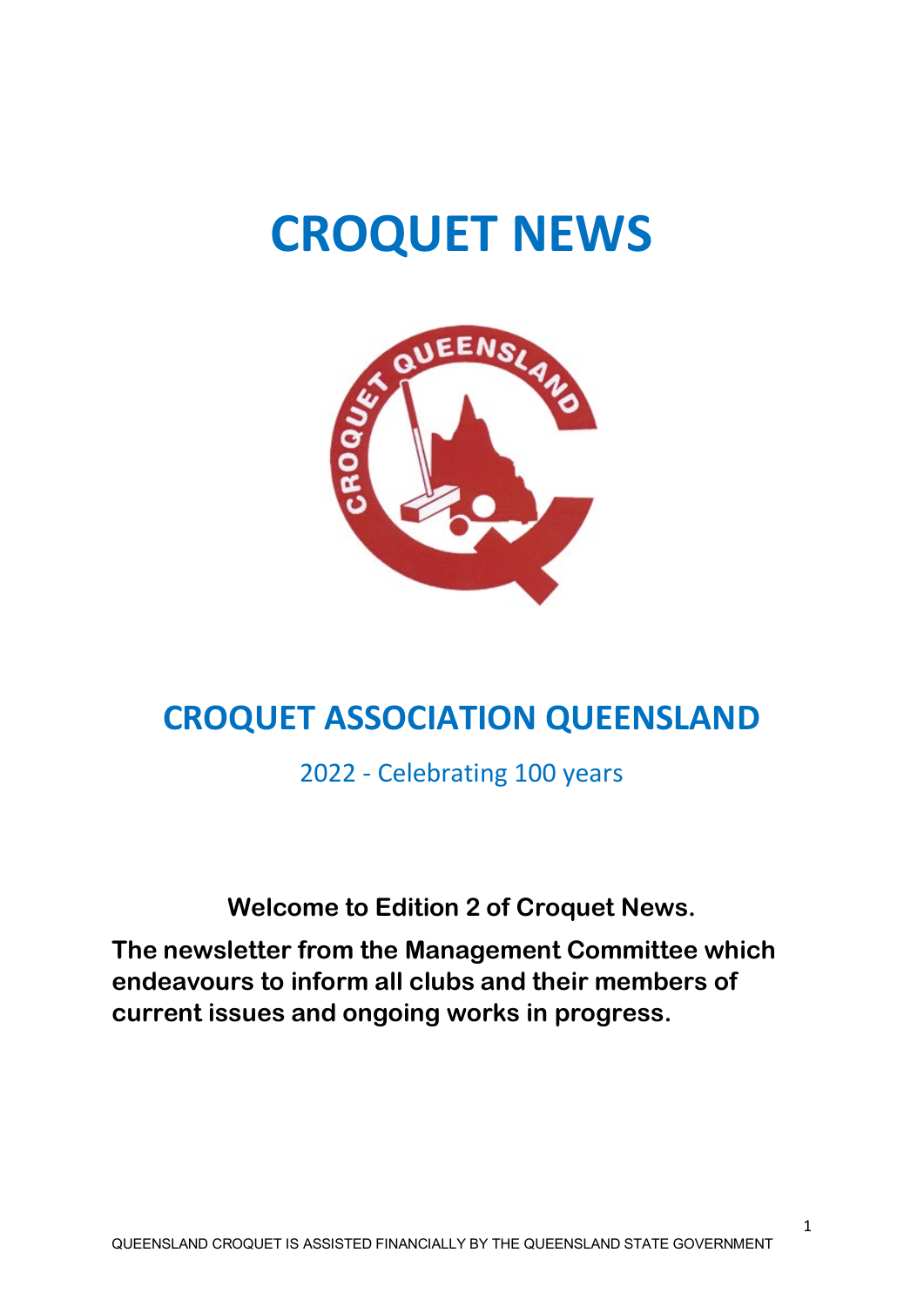# 5 Hot Issues

#### **1. Coaching Conference**

The Coaching conference was held at Windsor CC on 20<sup>th</sup> November, with 57 Coaches attending from 17 clubs and 5 regions. There were two presentations in the morning - Greg Bury (National Coaching co-ordinator), and Warren Kennaugh (Behavioural Strategist Via zoom). The afternoon was spent on the lawns with presenters demonstrating tactics for all codes.

# **2. Congratulations to all newly appointed CAQ officers and Co-ordinators (taking positions from 1st January)**

**Management Committee –** Region Delegates

Sarah Widin (Sunshine Coast), Jacek Czarski ((Central Qld), Joan Mathiesen (Wide Bay Burnett), Dianne Leahy (Brisbane North), John van Barneveld (Brisbane South), Paul Reynolds (Darling Downs), Beryl Turner (Gold Coast Tweed)

#### **Co-ordinators –**

Coaching – George Oliver

Association – Bruce Fleming Referees – Elizabeth Fleming (caretaker) Golf – Beryl Turner Referees – Cloreen van der Sluis

Gateball – Warren Dowse Referees – Keith Chur-Hansen Ricochet – Jenny Lee Referees – Jenny Lee Association Development squad – Bruce Fleming Association State Team Squad – Greg Bury Golf State Team Squad – Greg Bury **Events -** Geraldine Trivett **Duty Officers-**Secretary – Willy Silk Assistant Secretary – Dianne Leahy Complaints – Elizabeth Fleming Registration and Handicapper – Willy Silk and Dianne Leahy

QSport Liaison - Dick Byres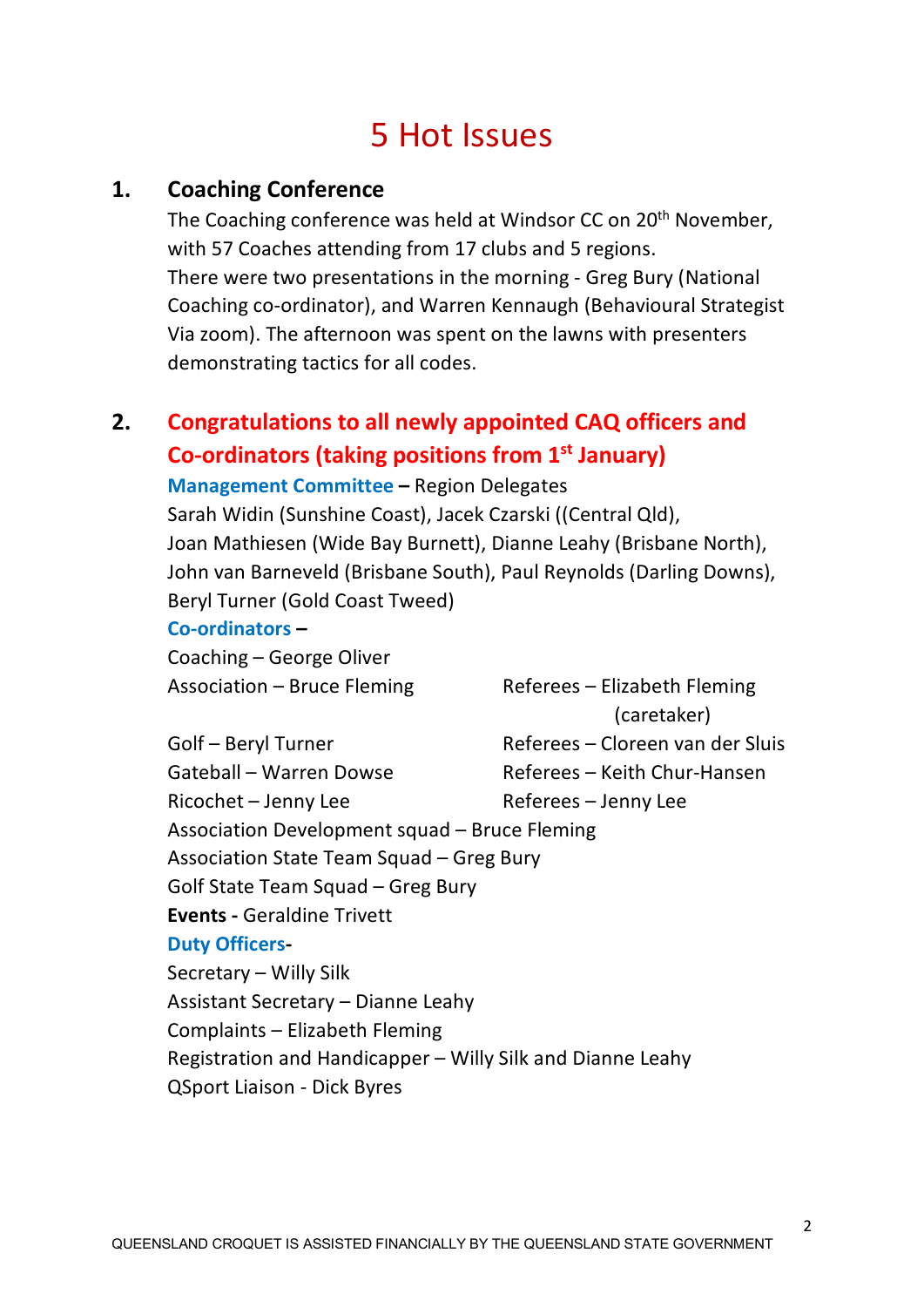#### **Selection Sub-committee** –

Chair – Dick Byres Selectors – Gaye Pitman, Elizabeth Fleming, Penny Jackson, Barbara **Northcott Still required** – Golf Development squad Co-ordinator, Grants Officer, School and Junior Co-ordinator **And a huge thank you for all those leaving positions for all their work in 2021**

#### **3. Governance**

The Governance sub-committee has been updating CAQ Policies. The latest to be updated and approved are: Child Safety Policy Guidelines for Interacting with Children Guidelines for Hot Weather Play Adverse play conditions Policy Selection Policy is a work in progress (available in January)

### **4. David Housden, CAQ Treasurer– Mini-Bio**



Although I was born in the Home Counties of rural England, I grew up in Zambia, formerly Northern Rhodesia, and finally moved to Australia in later life. After training as an auditor, I started my first business at the age of 20, farming in Africa. Later, I embarked on a career in the print industry.

Quite by chance, my wife, Elli, and I played our first game of croquet with a friend at the Windsor Club in Brisbane. We came away that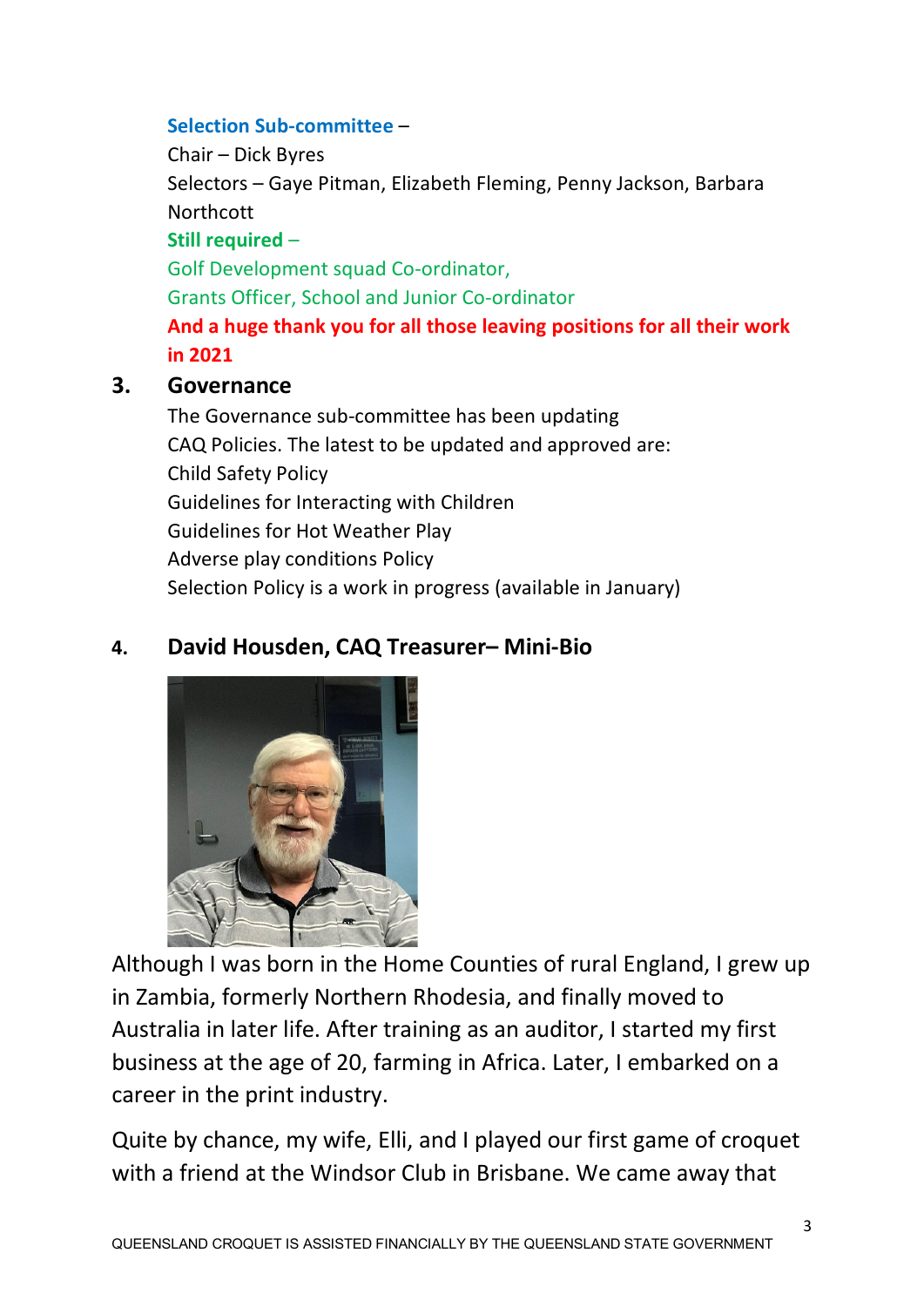afternoon with the idea of taking up the sport. We then contacted the closest local club on the Gold Coast and found ourselves playing at Southport.

I became the President of Southport Croquet Club in 2018, during an exciting period where the club expanded rapidly. It is now Queensland's biggest club with just over 100 members. Having enjoyed my time as President, I was invited to nominate for the Gold Coast Regional Delegate to CAQ. Then I took on the role of Treasurer from David Drake.

It has been an interesting year and I've had what I consider a productive time in the job. My role has been governed by my determination that the CAQ finances need to be channelled into continued development for the benefit of our Queensland clubs and for the future of the sport in Queensland.

### **5. Training Programs available through Croquet Queensland**

- \* Event Management
- Referee Training and Examinations (all codes)
- \* Coaching Training and Examinations (all codes)
- Presenter Training and Authorisation (all codes)
- \* Hoop setting
- \* Lawn craft
- \* Tournament Referee Education Program (Level 2)

### **6. Covid Information**

The latest Covid updates were sent to all clubs on 17th December. Croquet is covered by the column "Community Sports and Active recreation

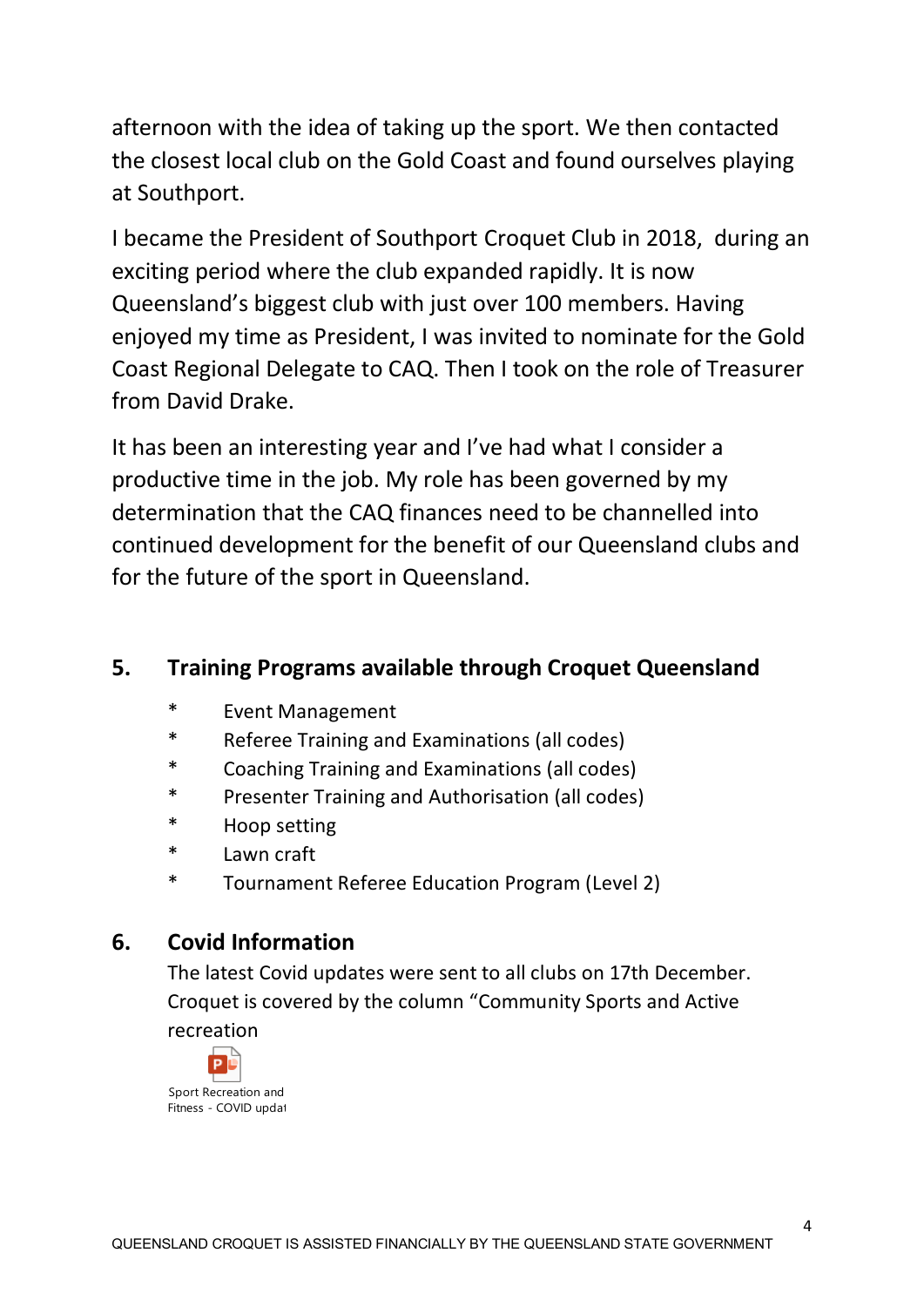### **7. Calendar Items**

February 22<sup>nd</sup>, 2022. Clubs will be asked to elect the following: President, Vice-President, and Treasurer. Mini bios will be issued to all clubs in January for those positions where there is more than one applicant.

#### **Centenary Celebrations 2022**

# **5th May – Brisbane Lord Mayor's Afternoon Tea**

#### **8. Winners**

#### CAQ Golf 1<sup>st</sup> Eights:

Winner – Ross Rillie (Headland/Buderim) Runner-up – Bob Martin (Eildon) CAQ Golf 2nd Eights:

Winner – Charles Ernest (Southport) Runner-up – Doug Houston (Headland/Buderim)

#### CAQ Association Mixed Doubles:

Winners – Don Close (Gracemere) & Willy Silk (Windsor) Runners-up – Yuni Rowell (Coolangatta) & Dave Luxmoore (BHPB) Consolation: Winners – Heather & Tom Knight (Stephens) Runners-up – Greg Whymark & Lynda Davis (Bribie Island)

Golf Bayside Cup (New): Winners – Lawrie Simpson & Geoff Jamieson (Eildon) Runners-up – Bob Martin & Wade Hart (Eildon)

Eildon Golf Invitation Singles (New): Block A Winner – Casey De-Vene (Merthyr) Runner-up – Jenee Molyneux (Eildon) Block B Winner – Jannene Wall (Ipswich) Runner-up – Dianne Michels (Twin Rivers)

Graceville Association WR Pitter Cup: Winners – Lindsay David (Twin Rivers) & Heather Smith (Graceville)